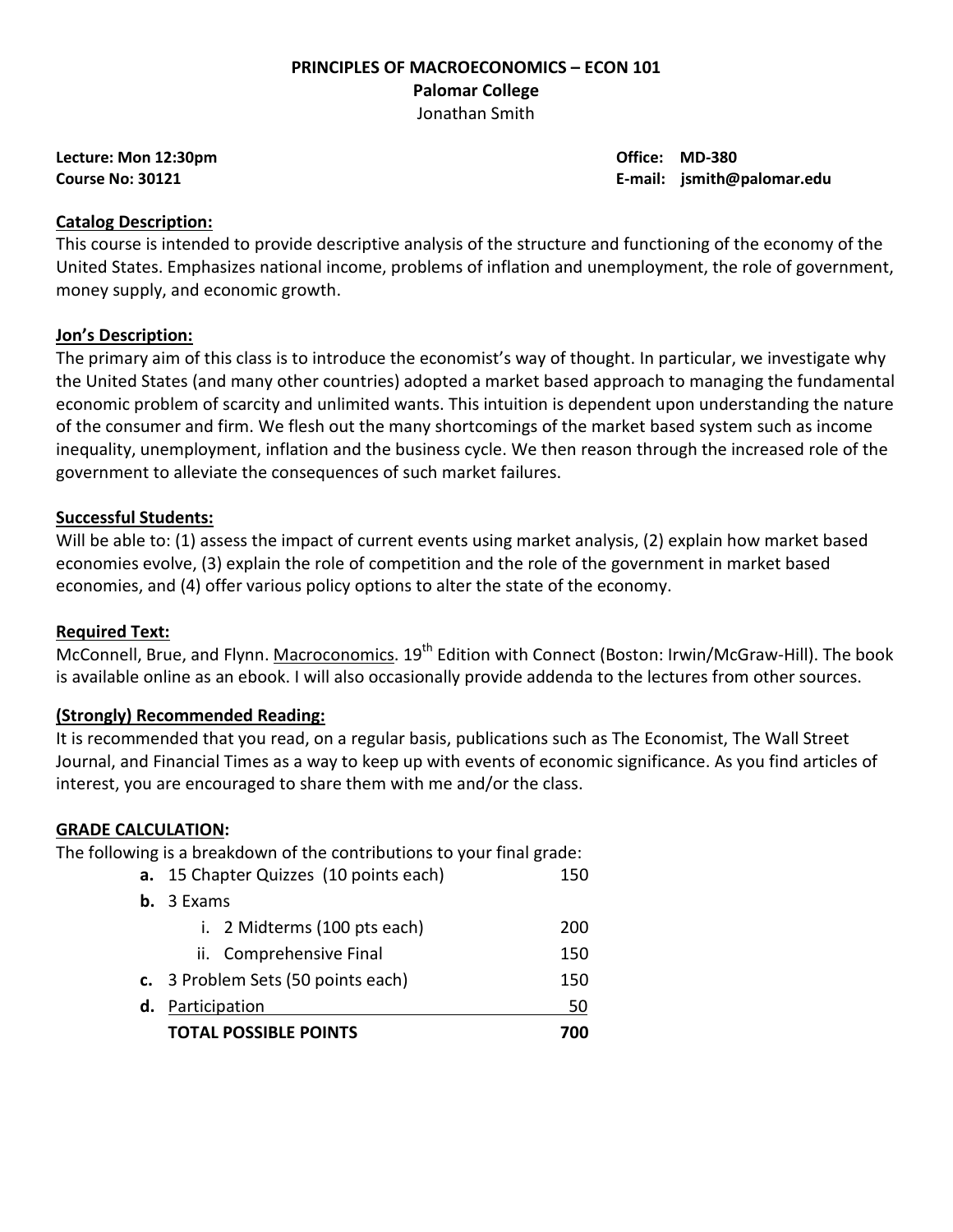# **Grade Distribution:**

I will assign grades according to the following table. Depending on the final scores, I may curve the grade distribution in your favor. Periodically, there will be opportunities for extra credit assignments.

| If you earn at least this many points: | Then your minimum grade will be: |
|----------------------------------------|----------------------------------|
| 630                                    | Α                                |
| 560                                    | B                                |
| 490                                    |                                  |
| 420                                    | D                                |
| 0                                      |                                  |

# **Quizzes:**

Quizzes are online at the blackboard site for this class. Quizzes typically contain 20 true/false, multiple choice, and/or fill in blank questions. You are allowed one attempt to complete the quiz, but you will have the entire period of time that the quiz is available to work on your answers. That is, you can submit your quiz once. After that, the score is recorded. But you can save your answers as many times as you like. You can use your notes, textbook, and a calculator**. I will drop your worst two quiz scores and give you double credit for your best score. Therefore, if the deadline for a quiz has passed you will not be allowed to retake it.**

# **Exams:**

There will be two midterm exams and one final exam. The exams will consist of multiple choice and short answer questions. Each exam will be comprehensive, but with an emphasis on the material covered since the previous exam. If you must miss an exam, you must contact me ahead of time to schedule a make-up. Please know that this make-up exam will be substantially more difficult than the in-class version. You are allowed to make-up one midterm. There are no make-ups for the final exam.

# **Problem Sets:**

There will be three problem sets. Each problem set is worth **50 points**. You must complete the problem sets on the Connect website. You will not receive many points if you submit an incomplete problem set, i.e. where only some of the problems have been attempted. Note that the problem sets grade does depends on whether you get the answers correct and you have made a good faith effort to complete the assignment. While correct answers are important, the goal of these homework assignments is to give you practice at solving the types of problems that you will see on quizzes and exams. You will have unlimited opportunities to check if your answers are correct before final submission.

**I will not accept any late papers for any reason.** This is all the more reason to finish your work ahead of time. If your computer breaks, the dog eats your laptop, there is a power outage, or whatever, I will be sympathetic, but still will not accept late papers. Thus, it is smart if you do the assignment early so that you can get it to me. **The due dates are on the course schedule below.**

#### **Participation:**

**I will drop any student who fails to attend two out of the first three classes.**

Attendance is a minimal requirement to receive full credit for class participation. In addition, students are expected to participate actively in the learning process. Quality participation in class may be achieved by asking intelligent questions, and by offering well-reasoned input. However, do not let the prior statement discourage you from participating. It is okay to be wrong; in fact, we often learn more from our wrong answers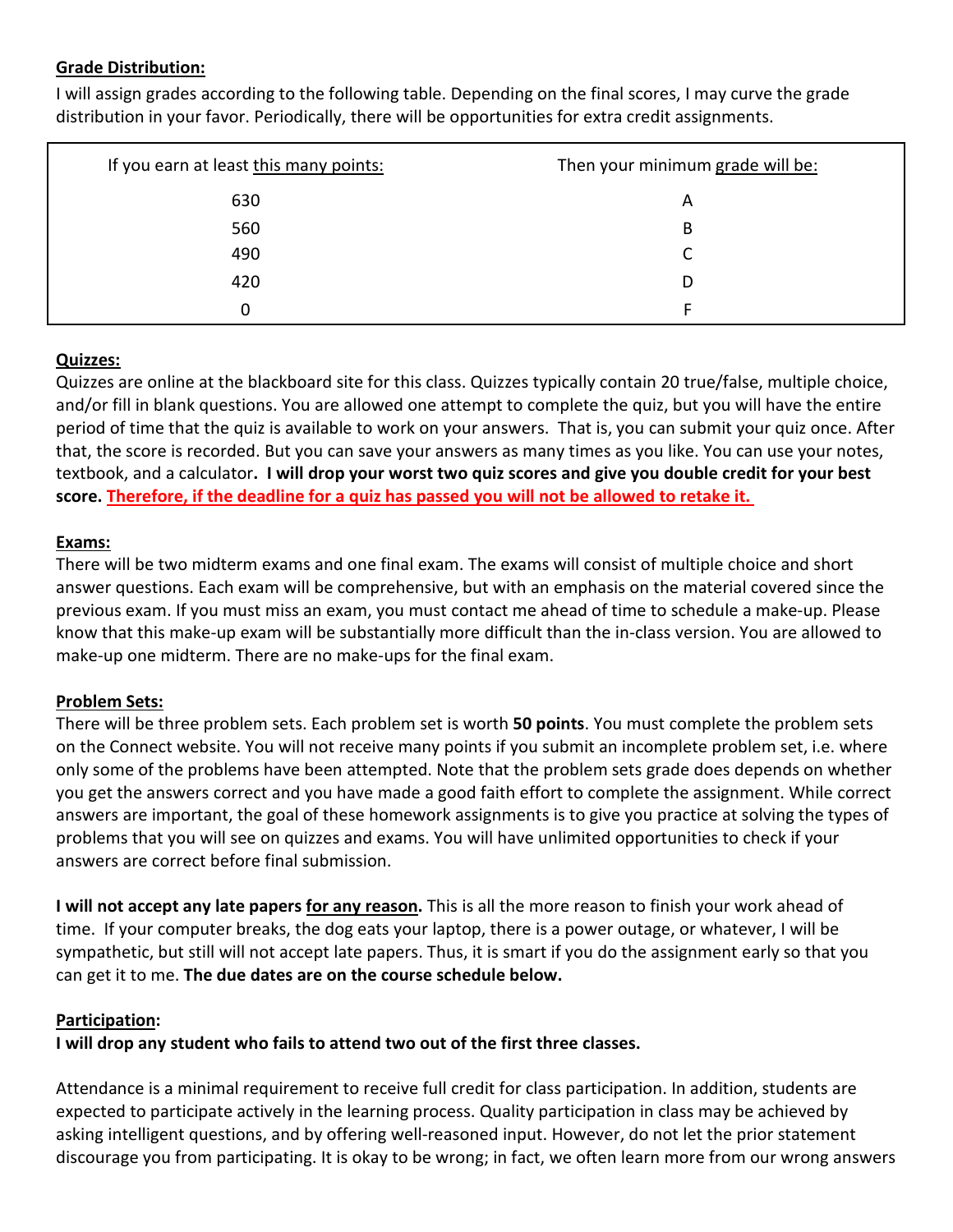than from our right ones. Questions are only stupid when the person asking has no serious interest in learning the answer. **I will deduct points increasingly for each absence after your second, regardless of excuse. Please arrive on time, do not leave, if you must arrive late or leave early, PLEASE be as unobtrusive as possible.**

# **Contacting me via e-mail (**jsmith@palomar.edu**) :**

Be aware that I receive A LOT of junk email with subject lines such as "Can you help me", "I'm confused" and "Is this right?". I delete those emails automatically without looking at them. Thus, when you send me an email, please write in the subject line: "**ECON101: Your Full Name**". Thanks!

# **I check my email Monday-Friday, please allow AT LEAST forty-eight business hours to respond. I do not check email on the weekend.**

# **JON'S ADVICE FOR SUCCESS**

- **1. Read the book, BEFORE and AFTER class.**
- **2. Work through each chapter's practice quiz.**
- **3. Print out each chapter quiz with your answers BEFORE you submit it.**
- **4. Come see me during office hours if you are having a hard time understanding anything, you would like a clarification, or are just interested in talking about economics!**
- **5. Take notes, and then rewrite your notes.**
- **6. Read, on a regular basis, publications such as The Economist, The Wall Street Journal, and The New York Times as a way to keep up with events of economic significance.**

# **POLICIES**

At the **discretion of the instructor**, any of the following steps may be taken when faced with **academic dishonesty:**

- A. Confront and counsel the student(s)
- B. Reassign the paper/exam/assignment
- C. Designate a failing grade for the assignment/paper/project/exam/*class*

D. **Referral to the Director of Student Affairs (OSA)** for additional Code of Conduct consequences. Incident report form is found on the webpage and must be submitted with documentation of alleged violations. Students have DUE PROCESS rights.

**Code of Conduct violations** including incidents of academic dishonesty may result in:

- A. Warning (document in writing and provide to the student)
- B. Removal by the instructor for two class sessions (instructors discretion and submit the Incident Report – refer student to OSA)
- C. Probation
- D. Restitution
- E. Community Service
- F. Suspension (short and long-term)
- G. Expulsion: may only occur under the direction of the Governing Board.